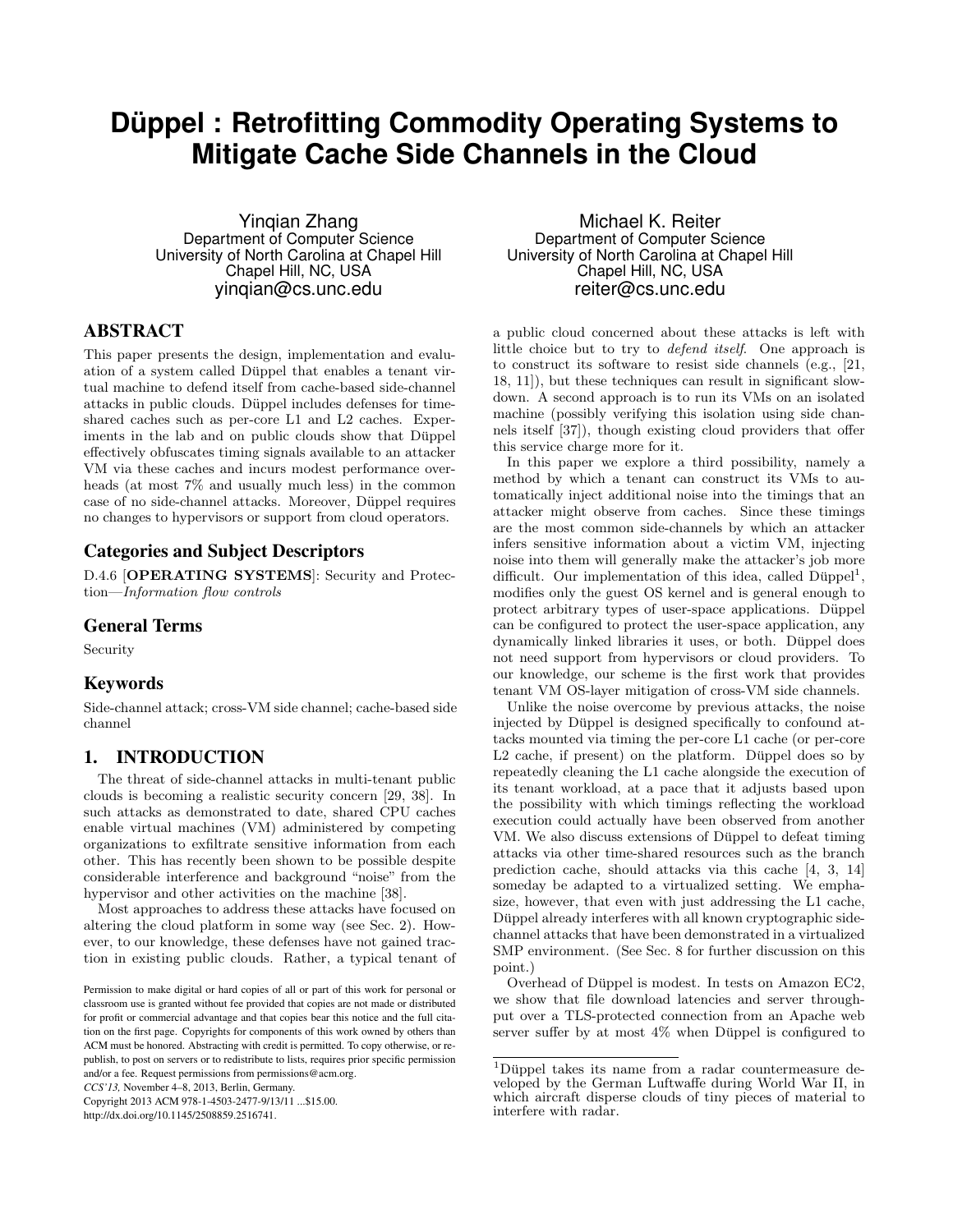protect the OpenSSL library. We also demonstrate using the PARSEC benchmarks and other programs that computational workloads suffer by up to 7% when the applications are protected by Düppel. We believe that these overheads are acceptable given the substantial challenge involved in defending against cache-based side-channels with no help from the underlying hardware or hypervisor.

The rest of this paper is organized as follows. We discuss related work in Sec. 2. We present necessary background in Sec. 3 and then present the design of Düppel in Sec. 4 and Sec. 5. We describe our implementation in Sec. 6 and its evaluation in Sec. 7. We discuss possible extensions and limitations in Sec. 8 and conclude in Sec. 9.

## 2. RELATED WORK

Side-channel attacks on CPU microarchitectures for extracting cryptographic keys from a victim entity have been studied in different contexts. The particular form of these attacks with which we are concerned are access-driven attacks, in which the attacker runs a program on the system that is performing the cryptographic operation of interest. The attacker program monitors usage of a shared hardware component to learn information about the key, e.g., the data cache [27, 25, 24, 31, 13], instruction cache [1, 2, 38], floating-point multiplier [5], or branch-prediction cache [4, 3]. Our work specifically aims at defending against accessdriven cache-based side-channel attacks in the cloud, an example of which was recently demonstrated by Zhang et al. [38].

Countermeasures to cache side-channel attacks can be applied to various layers in a computer system. In mitigating cross-VM side channels, prior works can roughly be classified into one of the following categories, based on the layer in which the countermeasure is implemented.

Hardware-layer approaches. The first category includes proposals of new cache designs by applying the idea of resource partitioning (e.g., [26, 33, 34, 12]) or access randomization (e.g., [34, 35, 16]) to mitigate timing channels in CPU caches on the hardware layer. Other works have proposed approaches to eliminate fine-grained timing sources in hardware designs [20]. Compared to implementations in other layers, hardware methods usually have lower performance overhead. However, adoption of new hardware techniques is a complex process, which may involve considerations of side effects (e.g., power consumption) and economic feasibility. Therefore, it might take years before these techniques are merged into production and finally used in clouds.

Hypervisor-layer approaches. Countermeasures in the second category intend to mitigate cache timing side channels by adapting the hypervisor. One direction along this line is to hide nuances in the program execution time, either by providing a fuzzy timer [32] or by forcing all executions to be deterministic [6]. However these approaches will exclude many applications that rely on a fine-grained timer from running in the cloud. A conceptually similar but more comprehensive solution is provided by Li et al. [19], in which all sources of timing channels a VM can observe are identified and categorized; they are mitigated either by aggregating timing events among multiple VM replicas, or by making them deterministic functions of other channels. Another direction is to partition the shared resources in the hypervisor [28, 30, 17]. In particular, Raj et al. [28] statically

partition the last level cache (LLC) into several regions and allow VMs to make use of different regions by partitioning physical memory pages accordingly. Kim et al. [17] improved the performance by dynamically partitioning the LLCs and extended the protection to L1 cache as well.

OS-layer approaches Previous OS-layer approaches were mostly proposed to defend against cross-process side-channel attacks, e.g., [27, 31, 13]. To our knowledge, our approach is the first to modify the OS layer to mitigate cross-VM side channels.

Application-level approaches. The last approach is to construct side-channel resistant software implementations. For example, the program counter security model [21, 11] eliminates key-dependent control flows by transforming the software source code. Other efforts focus on side-channel free cryptographic implementations (e.g., [18]). These approaches incur significant overheads in some cases (e.g., Coppens et al. [11] indicate up to  $24\times$ ).

# 3. BACKGROUND

## 3.1 CPU Caching Architectures

Modern CPU microarchitectures extensively make use of hardware caches to speed up expensive operations. The hardware caches on an x86 platform may include data caches, instruction caches, translation lookaside buffers (TLB), trace caches, branch target buffers (BTB) in the branch prediction unit, etc. These caches are similar in their functionalities. The most commonly known caches are data and instruction caches sitting between the processor cores and the main memory, establishing a storage hierarchy in which each level stores the interim data for the next level storage system for quick reference. Most contemporary multi-core processors are equipped with separate L1 data and instruction caches for each core, plus one (or two) unified LLC for the whole CPU package. In some Intel CPUs, a unified L2 cache exists per core, mediating data exchange between L1 caches and the LLC. Modern cache sizes range from several kilobytes (KB) to several gigabytes (GB). They are usually organized as a sequence of blocks denoted cache lines with fixed size. Caches are usually set-associative. A w-way set-associative cache is partitioned into  $m$  sets, each with  $w$  lines of size  $b$ . If the size of the cache is denoted by c, we have  $m = c/(w \times b)$ .

#### 3.2 Cache-based Side-Channel Attacks

A technique commonly used in cache-based access-driven side-channel attacks is the prime-probe protocol. Although in previous works, the attacker and victim in this protocol would typically be OS processes, we describe the protocol here with the attacker and defender being virtual machines, to illustrate the threats relevant to the cloud.

In a prime-probe protocol, as introduced by Osvik et al.  $[25]$ , a VCPU (a virtual CPU belonging to a VM) U of the attacker's VM spies on a victim's VCPU V by measuring the cache load in a given cache in the following manner:

prime: U fills one or more cache sets.

IDLE:  $U$  waits for a prespecified PRIME-PROBE interval while the cache is utilized by  $V$ .

PROBE:  $U$  times the duration to refill the same cache sets with the same data to measure  $V$ 's cache activity on those sets.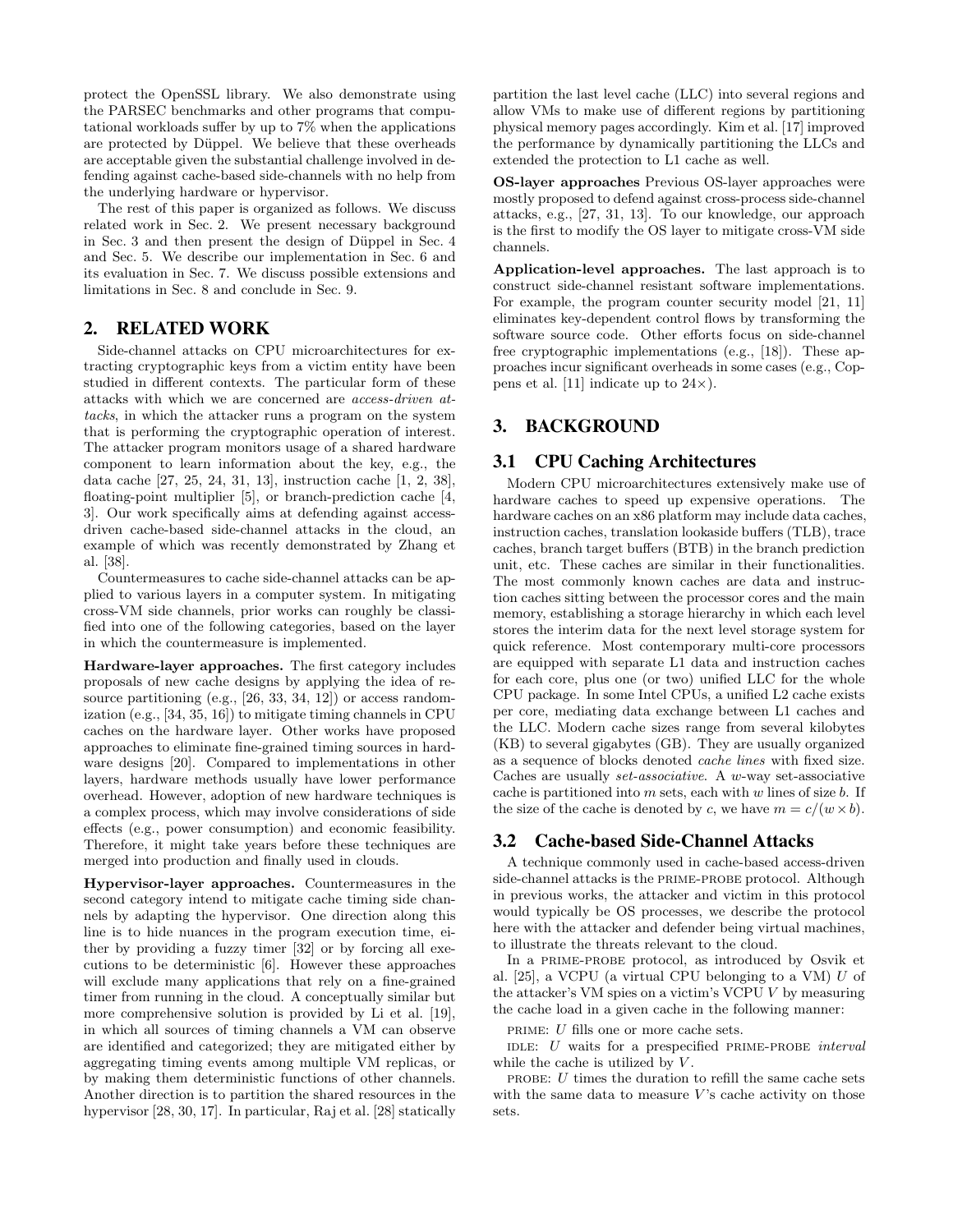Cache activity induced by  $V$  during the interval between  $U$ 's PRIME and PROBE will evict  $U$ 's data from the cache sets and replace them with  $V$ 's. This will result in a noticeably higher timing measurement in  $U$ 's PROBE phase than if there had been little activity from  $V$ . Of course, probing also accomplishes priming the cache sets (i.e., evicting all data other than  $U$ 's), and so repeatedly PROBing, with one PRIMEprobe interval between each probe, eliminates the need to separately conduct a prime step.

A CPU cache, in regard to side-channel attacks, is either time-shared by the attacker and victim, or simultaneously shared by the two entities. An example of a timeshared cache is the L1 cache in an SMT-disabled<sup>2</sup> processor, in which the cache is dedicated to a single CPU core and can only be shared by two threads running on the same core in turns. It has been shown in previous research that SMT facilitates CPU-based side channel attacks because two threads can simultaneously use CPU resources [27, 31, 1, 2, 4]. As most cloud infrastructures disable SMT for performance or security purposes (see Sec. 8.2), per-core caches in these environments are time-shared, and so Düppel focuses on defending against side channels in this case.

## 4. GOALS

The anticipated attack scenario is in public IaaS clouds, where the attacker has full control of a VM co-located with the Düppel-protected VM and is capable of exploiting percore caches as side channels to exfiltrate sensitive information. We assume the underlying CPU is based on x86 architecture and is not equipped with SMT. Such hardware configurations dominate modern public clouds. The two VMs in question may time-share the same CPU core, thus timesharing the L1 instruction cache, L1 data cache, the unified L2 cache (if any), BTBs, TLBs and other caching architectures in a CPU core. We further assume the attacker can obtain a copy of the software stack running in the Düppelprotected system and so can experiment with it to learn the cache behavior that it induces. The cloud provider controls the hypervisor, which operates as is—it neither facilitates the side-channel attacks nor does anything to thwart such threats.

In light of this threat model, we have the following goals for Düppel:

GOAL 1. Düppel should mitigate side-channel attacks via time-shared caches.

The implementation of Düppel that we develop here addresses side channels using the L1 (or, if any, L2) per-core caches, which are time-shared caches. The principles for addressing side channels in these caches should apply to addressing them in other time-shared caches, as well.

GOAL 2. Düppel should not require any hypervisor modification.

An important design principle of Düppel is to permit its adoption by cloud tenants on modern cloud infrastructures without any additional support from the cloud providers.

GOAL 3. Düppel should not require modifying applications or libraries.

Though many secrets that might be targeted in side-channel attacks are handled in applications and third-party linked libraries, the sheer number and diversity of applications and libraries makes modifying all of them an unattractive proposition. Instead, a goal for Düppel is to protect such secrets without modifications to these components. We therefore adopted the guest OS kernel as the (sole) location in which to implement our techniques.

GOAL 4. Düppel should induce little performance overhead.

To be used in practice, Düppel must impose little performance burden on the system. This may require Düppel to operate in different modes during its lifecycle.

# 5. CLEANSING TIME-SHARED CACHES

Because attacks on time-shared caches must involve cache probing via CPU preemption, the intuition behind Duppel ¨ is that a guest VM (and the OS that runs on it) can protect its own execution against side-channel attacks by adding noise to these caches very frequently so that side-channel readings by the attacker are confounded by noise added between PRIMES and PROBES.

#### 5.1 Basic Design

Düppel employs periodic cache cleansing to mitigate side channels in time-shared caches, e.g., L1 data/instruction caches and unified, per-core L2 caches, if any. The principles for addressing these caches could be used to address branch predication caches, as well. The basic idea is illustrated in Fig. 1. As described in Sec. 3.2, PRIME-PROBE protocols on time-shared caches work as illustrated in Fig. 1(a): the attacker periodically preempts the victim's VCPU by gaming the hypervisor scheduler and then PROBEs the cache, which takes some time due to cache/memory access latency. After the attacker relinquishes the physical CPU, the victim VCPU is scheduled for a short period until the attacker preempts it again.

Periodic cache cleansing, as illustrated in Fig. 1(b), works by cleansing the time-shared cache (ideally) between the attacker's PROBEs. Specifically, cleansing involves Düppel itself PRIMing the cache in random order until all of the entries have been evicted. The cache cleansing process is accomplished by an kernel thread that is periodically invoked by Diippel.

Key to the success of this technique is a fine-grained resolution timer in the guest OS kernel that can be periodically triggered to execute cache cleansing. There are several possible timers that might be utilized for this purpose:

• Hardware Timers On x86 platforms, the hardware timers include the programmable interval timer (PIT), the local advanced programmable interrupt controller timer (Local APIC), the high precision event timer (HPET), and the advanced configuration and power interface (ACPI) power management timer. Performance monitoring units (PMU) can also be regarded as a type of hardware timer, since they can be set to trigger upon hardware events that occur with predictable rates. In modern IaaS clouds, e.g., Amazon EC2 and Rackspace, most guest VMs run on paravirtualized Xen platforms. However, in such settings, none of the above hardware timers can be set to trigger by a guest VM.

<sup>&</sup>lt;sup>2</sup>"SMT" is Simultaneous Multi-Threading, or HyperThreading in Intel's terminology.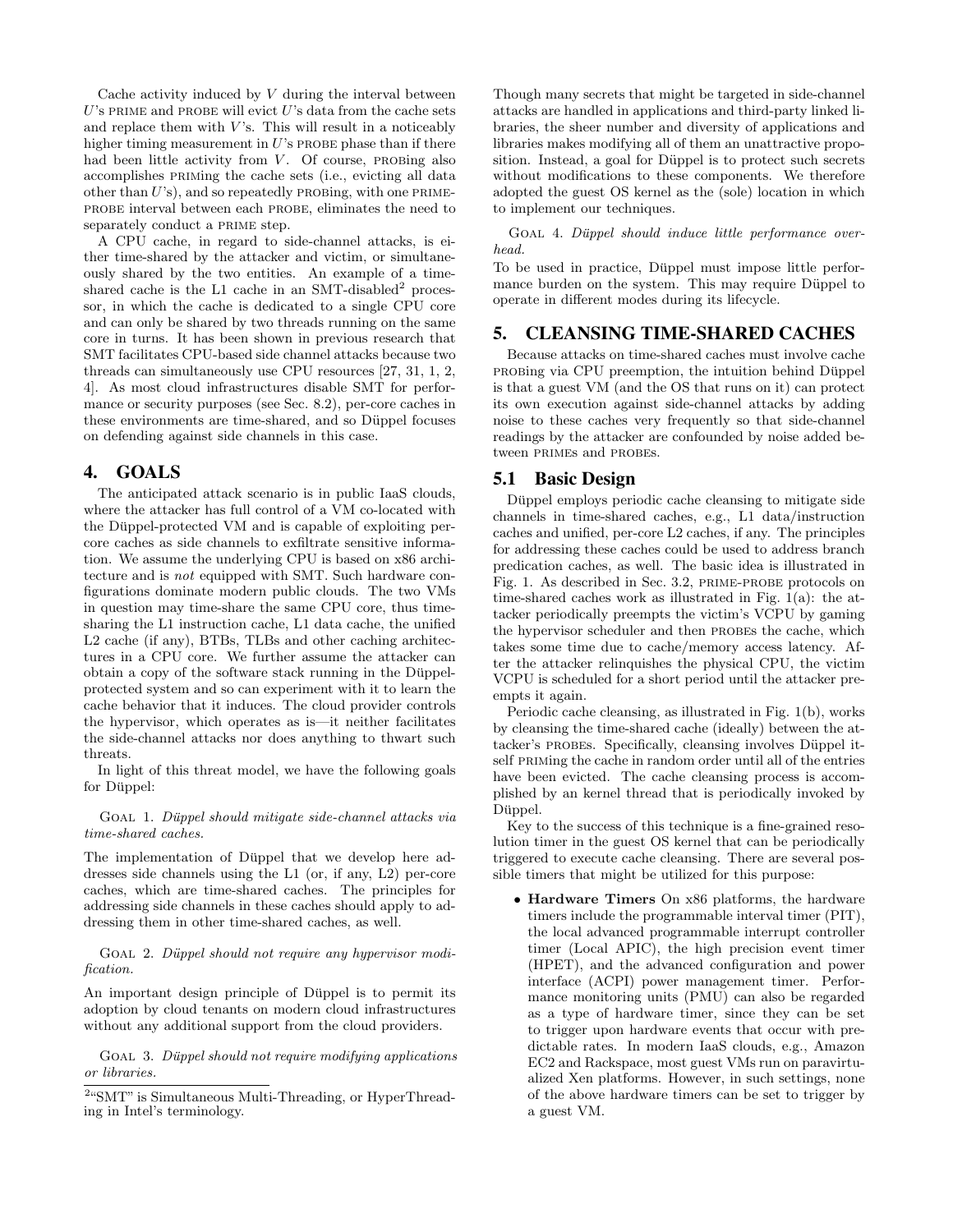

(a) Attackers exploits time-shared caches by preempting victim VCPUs.



(b) Periodic time-shared cache cleansing.

Figure 1: Attack and defense on time-shared caches

• Software Timers A software timer may be as complex as a Linux high-resolution timer (hrtimer) or as simple as a piece of code that busy loops and periodically invokes the execution of the timer handling code using interrupts. These interrupts can include network I/O interrupts and inter-processor interrupts (IPI), the latter of which was used by Zhang et al. [38]. In paravirtualized VMs, although IPIs are also virtualized (as are I/O interrupts), they offer more stable and shorter interrupt delays. The delay of an IPI timer can be as low as  $3\mu s$ , while that of the hrtimer is usually higher than 15 to  $20\mu s$ .

The timers used in Düppel are hrtimers and software timers generated by IPIs. Periodic cache cleansing activities can operate in two modes: sentinel mode and battle mode. The sentinel mode is used when frequent cache cleansing is not critical, and thus the interval between two cleansings can be longer—as long as Düppel can detect abnormal activities and switch to battle mode quickly. The hrtimers are employed in sentinel mode because it induces lower performance overhead (conforming to GOAL 4). The much more rapid IPI timers are used in the battle mode, where intervals between cache cleansings are required to be as short as possible and the performance overhead is less of a concern when under active side-channel attacks.

#### 5.2 Optimizations

We discuss in this section a few design optimizations that reduce the performance impact of Düppel.

#### *5.2.1 Limiting the Protection Scope*

Düppel's periodic cleansing of the L1 cache impacts the performance of the victim's application. As such, ideally Düppel would be triggered only when necessary. Fortunately, we can limit the scope of protection by allowing the users of Düppel to define specific operations as sensitive so that cache cleansing is triggered only when sensitive operations run. For instance, in a TLS-protected web server, cryptographic routines in the OpenSSL library might be considered sensitive operations. The goal is to automatically enable Düppel when needed and disable Düppel when sensitive operations finish.

Düppel implements this mechanism by exploiting CPU page-level execution protections. Duppel first marks the memory pages that contain the instructions of the sensitive operations as non-executable. Thus every time these instructions are executed, page faults trigger Düppel. Then Düppel can disable the execution protection to prevent further page faults and start the cache cleansing timer to trigger cleansing each of the time-shared caches N times (Sec. 5.1). At the end of the N-th cleansing, the execution protection is re-enabled.

If  $N$  is very small, unfinished sensitive operations will trigger the page fault again to initiate another N timer interrupts, and the overhead of frequently changing pagelevel protections can be huge. If  $N$  is too big, Düppel will keep running after the sensitive operation ends. In our design, Düppel dynamically adjusts  $N$  with the following algorithms: N changes value in the range of  $[N_{min}, N_{max}]$ , each time by adding  $\Delta$ .  $\Delta$  may vary in the range of  $[\Delta_{min}, \Delta_{max}]$ and  $[-\Delta_{max}, -\Delta_{min}]$ . If the page fault takes place right after (i.e., no more than a threshold of  $L$  cycles) re-enabling execution protection,  $\Delta$  doubles if it was positive or becomes  $\Delta_{min}$  otherwise; if the page fault happens later than L,  $\Delta$ doubles in the negative direction or becomes  $-\Delta_{min}$ .

Alternative Approaches. Instead of exploiting page execution protection, another way to dynamically enable and disable Düppel is to modify the user level application. For example, to protect dynamically linked libraries, the most convenient way is to modify the procedure linkage table entries of the relevant processes so that every library call related to the protected library function will first go through a wrapper function. Similarly it is possible to use preloaded libraries to overwrite (to provide a wrapper for) the library routines. In order to protect sensitive operations in the executables, one either needs to instrument the functions in the executables or insert breakpoints and use ptrace to intercept SIGTRAP signals sent to the protected process. These approaches, however, violate Goal 3 and so are not adopted by Düppel.

#### *5.2.2 Skipping Unnecessary Cache Cleansings*

We further optimize Düppel to skip unnecessary cache cleansings. Before cleansing the L1 cache (and any other time-shared caches), Düppel first determines if the VCPU it is running on has been preempted since it last ran on the VCPU. If preemption took place, it then determines if the process interrupted by the current timer interrupt is related to the sensitive operations to be protected. If both answers are yes, Düppel will cleanse the cache; otherwise, it skips the cache cleansing step.

A paravirtualized Xen guest VM can detect VCPU preemption by exploiting shared data structures between the guest and the hypervisor. In particular, Xen uses a shared memory page that contains a value of the timestamp counter to help the guest VM keep track of the system time. The counter value is updated at every hypervisor context switch if it is different from the version stored in the hypervisor, which is only changed every one second. At the end of each cache cleansing, Düppel modifies the shared counter value by one, which compared to the 64-bit counter value is rather small. (Greater changes may confuse the guest OS.) The next context switch will force a change of the counter value, and therefore will be detected by Düppel. One caveat is that the guest can voluntarily relinquish the VCPU, as well, which occurs when the VCPU is idle or at certain points during VCPU setup. Düppel instruments the code locations at which the guest VM kernel issues hypercalls to relinquish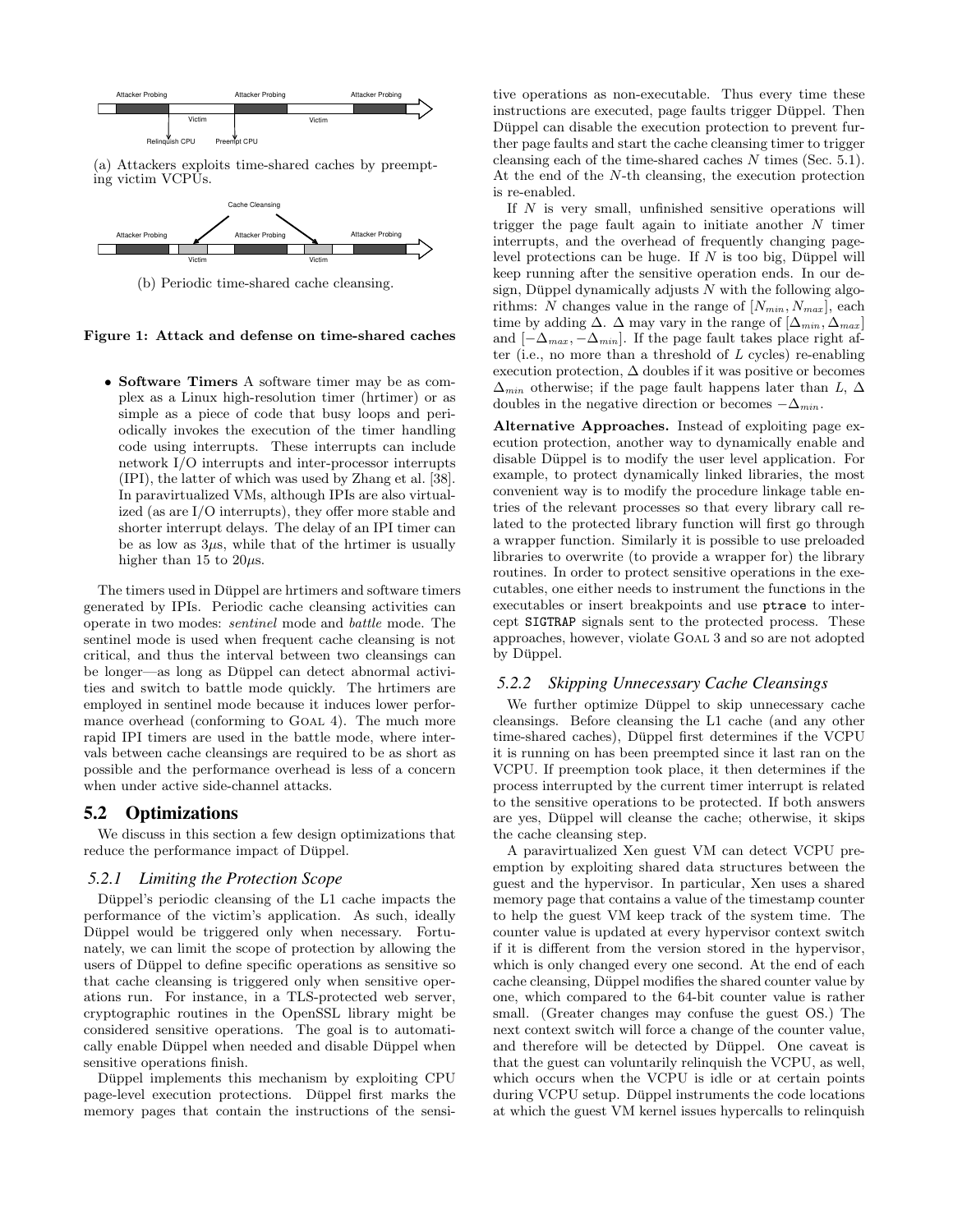the VCPU, to help distinguish voluntary context switches and VCPU preemptions.

# 6. IMPLEMENTATION

We implemented Düppel as a kernel component (1.4K) lines of C code) in paravirtualized Linux that runs on Xen guest virtual machines. Specifically, our prototype implementation modifies Linux kernel v2.6.32. It operates on both Xen 4.0 hypervisors in our lab setting and Xen 3.0 hypervisors (as reported) in Amazon Web Services.

Architecture. We provided an entry in the /proc file system which allows user-space tools to input user specified parameters to Düppel. These parameters include names of the protected applications and libraries. (It is currently possible to protect a subset or all of the libraries in one or multiple processes.) Our implementation extends the memory region management component of the Linux kernel to monitor the creation, deletion and splitting of the memory regions related to the protected applications and libraries. A list of pointers to these memory regions is maintained by Düppel. This list is adjusted dynamically by Düppel with the creation and termination of the protected processes. Read-Copy-Update (RCU) synchronization mechanisms are used to guarantee exclusive modifications and wait-free reads to this data structure with very low overhead. All memory pages belonging to the memory regions maintained in the list are disallowed to be executed by modifying the corresponding page table entries. This can be enforced by modifying the default page protection flags of the memory regions, which will be propagated to all newly mapped memory pages due to on-demand paging [9]. Although the same memory pages can also be mapped to other processes in the system, they can be executed normally since they have separate page tables.

We also instrumented the page fault handler so that every page fault goes through an additional check: faults caused by user-space execute accesses to pages that are already in memory are passed to Düppel to further examine if the faults take place in the protected memory regions. As such page faults are otherwise rare, the performance overhead caused by modifications to the critical page fault handling procedure is minimal.

Workflow of Düppel. The main logic of Düppel works as follows: Düppel traps the page faults caused by executing the protected memory regions, and it then enables the page execution for all pages belonging to the list of memory regions. Then it initiates the periodic cache cleansing. After  $N$  cleansings have been performed, Düppel stops and enables page-execution protection in the page tables, indicating the end of a protection epoch.

Additionally, a counter recording the times a VCPU is preempted is maintained by Düppel to determine in which mode it should operate cache cleansing, i.e., sentinel mode or battle mode (Sec. 5.1). If the counter is greater than a threshold—empirically determined as 10 in our evaluation (see Sec. 7)—Duppel enters the battle mode; otherwise it runs in sentinel mode. The counter is updated as an exponential moving average (or EMA) of the number of VCPU preemptions in the current and previous time epochs, with  $\lambda = 0.5$  where  $\lambda$  is a constant that determines the depth of memory of the EMA [15] . Each time epoch is roughly 1ms (rounded down to a number of CPU cycles that is a power



Figure 2: A token-based IPI synchronization algorithm.

of 2 for efficiency). Even if the attacker is aware of Düppel's parameters and refrains from preempting the victim (and so probing) less than 10 times per ms to cause Duppel to stay ¨ in sentinel mode, the L1 caches will nevertheless be cleansed at least 50 times per millisecond.

Cache cleansing modes and operations. When operated in sentinel mode, Düppel induces periodic timer interrupts and then tries to detect preemption (see Sec. 5.2.2) on all VCPUs. Once a preemption on a VCPU is detected, it sends an IPI to launch the next timer on that VCPU. As more preemptions are detected, Düppel enters battle mode, in which it will send IPIs to all the other cores that are available to process the IPI interrupts. The reason for sending IPIs to all such VCPUs (vs. only one) is to avoid cases where the VCPU being sent an IPI is not running (e.g., is preempted or out of credit to run), thereby causing the cache-cleansing interrupts to pause.

We implemented a token-based VCPU synchronization algorithm in Düppel (shown in Fig. 2) to avoid race conditions. An atomic variable serves as the token and one or more VCPUs simultaneously in the IPI context will try an atomic exchange to grab the token. So, only one VCPU will get it. After the cache cleansing job is done (or skipped), the VCPU with the token will try to send IPIs to all other VCPUs that have finished the last-round cache cleansing to pass along the token. As such, releasing tokens may not always be successful. Failure in passing the token or detection of another VCPU preemption at this point will force it to go over the cache cleaning cycle again. If the preemption counter goes below the threshold value, Düppel jumps back to sentinel mode.

# 7. EVALUATION

#### 7.1 Security Evaluation

In this section, we report the results of our security evaluation of Duppel in a lab environment. Our lab testbed was ¨ equipped with a single-socket quad-core Intel Core 2 Q9650 processor with an operating frequency of 3.0GHz. It had two levels of caches: both L1 data and instruction caches were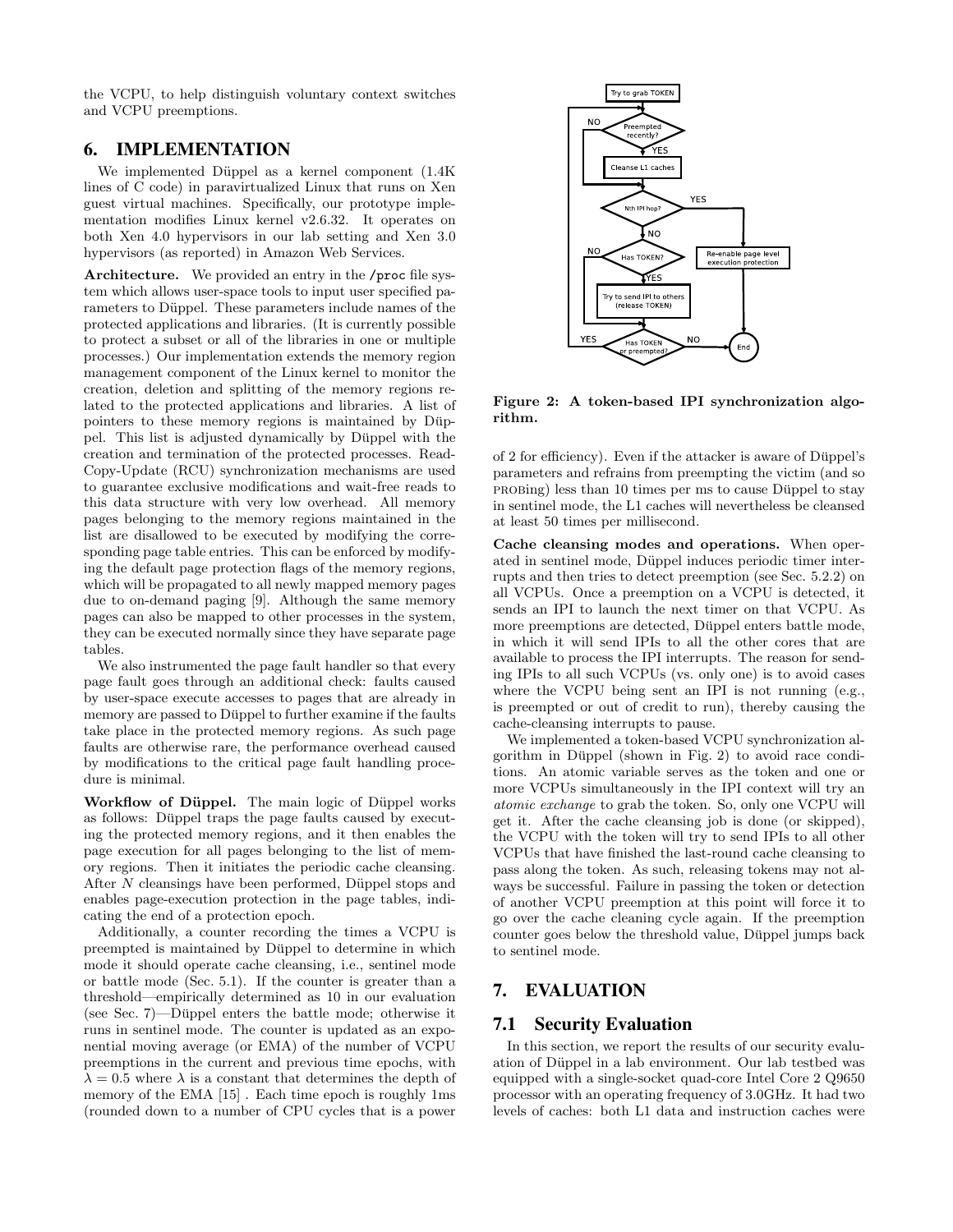8-way set-associative and 32KB in size; two 24-way 6MB unified L2 caches, each served two CPU cores. All caches had 64-byte cache lines. We ran a Xen 4.0 hypervisor on the hardware; Dom0, the management domain in Xen, was given a single VCPU.

To evaluate Düppel under attack, i.e., when it operates with the presence of a side-channel attacker, we assigned two VCPUs to the VM that ran Düppel, and two VCPUs to a co-resident attacker VM. We facilitated the attack by pinning the VCPUs to the physical cores so that one attacker VCPU and one Düppel VCPU shared the same L1 caches. Düppel was configured to cleanse both the L1 data cache and the L1 instruction cache.

#### *7.1.1 Attacking a "Dummy" Victim*

Victim. The "dummy" victim application in these experiments had two "dummy" functions composed of "nop" instructions. The instructions in each of them were mapped to different regions in the L1 instruction cache, occupying all cache lines in several cache sets. The victim application executed in a loop, alternating between these two functions. As such, the victim had distinguishable access patterns in the L1 instruction cache—all cache sets associated with the two functions were thoroughly evicted while other cache sets were almost entirely untouched.

Attacker. We leveraged the side-channel attack code of Zhang et al. [38], which exploits IPIs to periodically preempt the victim VCPU and prime-probe the L1 instruction cache to collect timing results from each cache set. The two VCPUs in the attacker's VM have different roles: the IPI VCPU keeps looping and periodically sends IPIs to the attacker VCPU. The attacker VCPU is otherwise idle and only executes cache probing functions when triggered by receiving IPIs. The interval between two consecutive IPIs sent to the attacker VCPU is determined by the attacker, and is varied in our experiments as a tuned parameter. Each cache probing takes about 42000 CPU cycles (roughly  $14\mu$ s), and one hypervisor context switch takes about 600 cycles. The IPI intervals, therefore, are the desired prime-probe intervals plus the time required for probing and context switches. Longer IPI intervals will give more chances to the victim to run, but multiple functions may run in the same primeprobe interval, leaving the cache too noisy to interpret. Shorter IPI intervals may cause more than one IPI to be delivered at the same time, making the prime-probe protocol fail. The range for the attacker's IPI interval that we evaluated was from 50000 CPU cycles to 90000 cycles.

Effectiveness of cache cleansing. Our first attempt in evaluating the effectiveness of Düppel's cache cleansing was to measure the fraction of cache lines not evicted by Düppel prior to the attacker probing the cache. Information leaks can happen either when Düppel is not run between the attacker's PRIME and PROBE, or when Düppel is run but it does not have enough time to cleanse the entire cache before being preempted by the attacker. The results of our tests are shown in Fig.  $3(a)$ . From the graph, we can see that when the attacker chooses a long IPI interval (>70000 cycles) or a short IPI interval (<65000 cycles), the potential information leak is minimal.

When the attacker's IPI interval is short  $( $65000 \text{ cycles}$ ),$ contention may result in IPIs issued by Düppel being significantly delayed or even "starved" by the attacker. How-



(a) Average fraction of cache potentially occupied by victim application data upon preemption



(b) IPI intervals during which the victim application executed at all

#### Figure 3: Cache cleansing effectiveness under different attacker IPI intervals.

ever, recall that Düppel is designed to repeatedly cleanse the cache if it detects preemption; so even with less frequent IPI interrupts, Duppel will still consume most of the CPU ¨ time in cache cleansing to make sure the victim secret is not leaked through side channels. With longer IPI intervals  $($ >70000 cycles), the IPIs issued by Düppel will be delivered on time and Düppel is able to finish the cache cleansing without being preempted, thus allowing the victim to run normally while being protected. However, when the IPI interval is between 65000 and 70000 cycles, Düppel only gets to cleanse a fraction of the cache before being preempted. This is the worst-case scenario for Düppel's protection scheme. Fig. 3(b) also helps illustrate this phenomenon. The y-axis in this figure is the fraction of attacker's prime-probe trials in which the victim application ran at all.

In the worst case, when the attacker's IPI interval is 66000 CPU cycles, about 25% of the cache lines are not evicted by Düppel but might contain victim application data. This provides the opportunity for some information leakage to the attacker, but the risk is far less than in the absence of Düppel. Fig. 4 shows the attacker's cache readings from the prime-probe trials in this case. Each column in the heatmap represents the cache set indicated on the x-axis; the y-axis is the index of prime-probe readings. In Fig. 4(a) we can see that without Düppel, the attacker can easily observe the cache pattern (the alternating cache usage on the left) of the victim application. In contrast, even with 25% of the cache lines possibly containing victim application data not evicted by Düppel, as shown in Fig.  $4(b)$ , the victim's cache patterns are substantially obfuscated.

More quantitatively, in this worst-case scenario we measured the difference, for each cache set, of the average PROBE results (averaged over 100000 prime-probe trials) for that cache set when one dummy function ran versus the aver-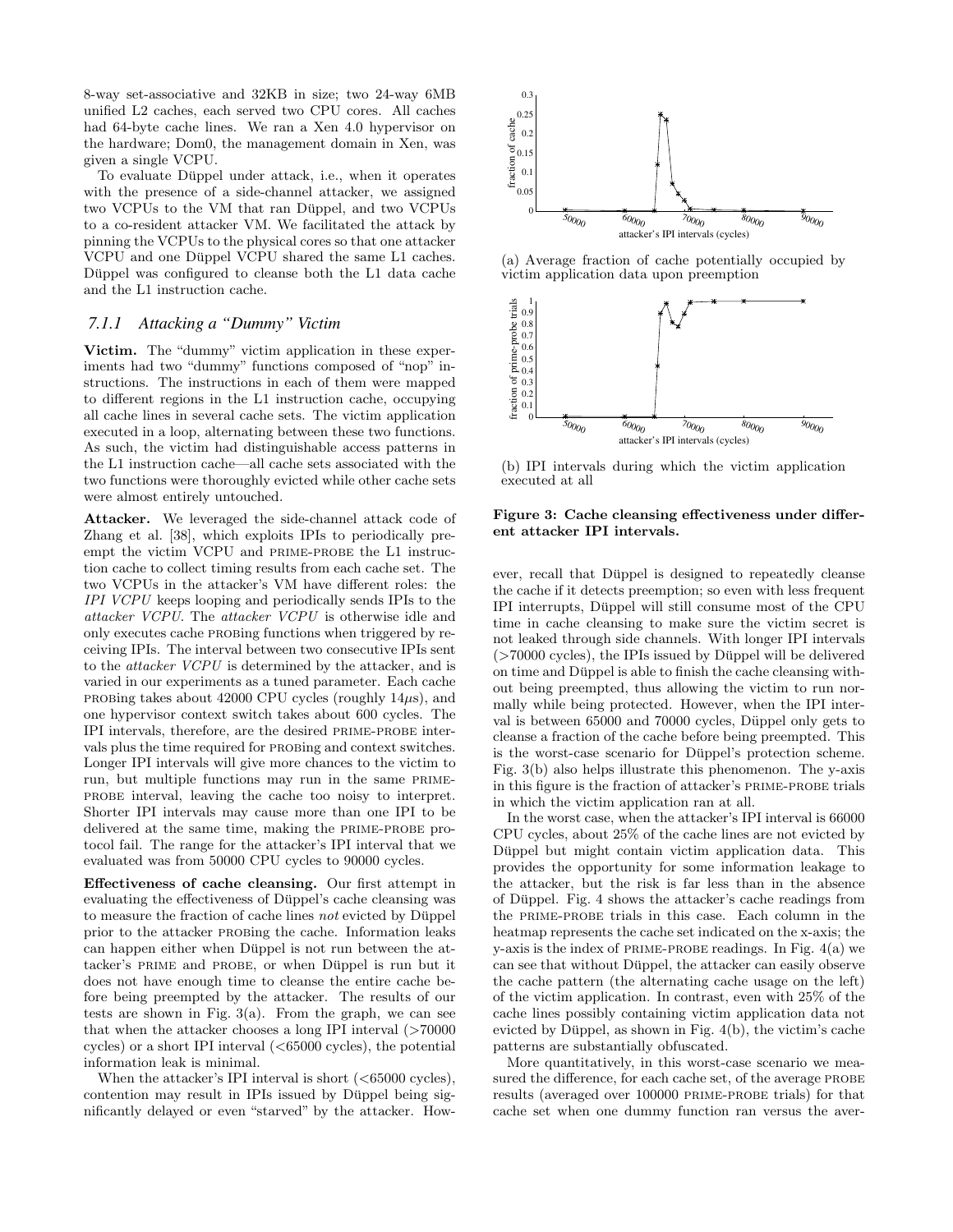

 $(b) w/D$ üppel

Figure 4: Attacker's view of L1 instruction cache timings. The x-axis represents the cache sets; the y-axis represents the attacker's prime-probe trials. The darker the cell in the heatmap, the longer it takes the attacker to probe the cache.

age for that cache set when the other dummy function did. Without Düppel enabled, this difference-per-cache-set, averaged over all cache sets, was 32.7 cycles with a standard deviation of 13.2 cycles. However, cache sets to which one or the other dummy function mapped clearly divulged which dummy function had executed, exhibiting a difference-percache-set up to 190 CPU cycles — almost 12 standard deviations above the mean. (By comparison, the maximum difference-per-cache-set among cache sets not associated with either dummy function was only  $22$  cycles.) With Düppel enabled, the difference-per-cache-set, averaged over all cache sets, was 3.3 cycles with a standard deviation of 2.1 cycles. Among those cache sets to which either dummy function mapped, the maximum difference-per-cache-set dropped to 8 cycles, which is less than three standard deviations above the mean and, moreover, even less than the maximum differenceper-cache-set among cache sets not associated with either dummy function (which stayed basically unchanged from the Düppel-disabled case). In this respect, Düppel brought the timings of the cache sets occupied by the dummy functions largely "in line" with the timings of other cache sets.

#### *7.1.2 Case Study: Square and Multiply*

As a case study, we examined the victim application attacked by Zhang et al. [38], namely the modular exponentiation implementation in the libgcrypt v.1.5.0 cryptographic library, which uses a textbook square-and-multiply algorithm. In this attack, the goal of the attacker was to extract a secret exponent used in this routine by probing the L1 instruction cache to infer the sequence of squares and multiplies executed. Here we focus on the accuracy of the first stage of the Zhang et al. attack, which involves classification of prime-probe timing vectors using a three-class support vector machine (SVM) — one class for "square", one for "multiply", and one for "other". While subsequent stages of the attack pipeline can filter out a small rate of misclassifications, a reasonably accuracy of the SVM classifications is necessary for the attack to work.

|                  | Square<br>Multiply<br>Other |                | Classification<br>Square Multiply<br>$1740(0.84)$ 43 (0.02)<br>$14(0.01)$ 2213 $(0.94)$<br>$272(0.05)$ $225(0.04)$ $5072(0.91)$ | Other<br>298(0.14)<br>123(0.05) |
|------------------|-----------------------------|----------------|---------------------------------------------------------------------------------------------------------------------------------|---------------------------------|
| (a) $w/o$ Düppel |                             |                |                                                                                                                                 |                                 |
|                  |                             | Classification |                                                                                                                                 |                                 |
|                  |                             | Square         | Multiply                                                                                                                        | Other                           |
|                  | Square                      |                | $26(0.01)$ 699 $(0.39)$ 1055 $(0.59)$                                                                                           |                                 |
|                  | Multiply                    | 26(0.01)       |                                                                                                                                 | $938(0.48)$ $987(0.51)$         |
|                  | Other                       |                | 86 (0.01) 3367 (0.54) 2816 (0.45)                                                                                               |                                 |
|                  | (b) $w/D$ uppel             |                |                                                                                                                                 |                                 |

Figure 5: Confusion matrix of SVM classification in tests in Sec. 7.1.2.

Training the SVM was performed using the same approach as taken in the Zhang et al. work. In particular, to collect data for training, the "victim" repeatedly performed modular exponentiations, while informing the data collector via shared memory when it begins or ends a square or multiply. In this way, the data collector could associate its PROBE results of the L1 instruction cache with the ground-truth operation that was being performed when the probe was performed. Like Zhang et al. [38] we used a linear kernel in the SVM classifier. In each experiment, the SVM was trained with the labeled 90000 prime-probe results and then tested on an additional 10000 prime-probe results.

Fig. 5 shows the confusion matrix that resulted from an experiment in which both training and testing were conducted with Düppel disabled (Fig.  $5(a)$ ) and one in which both training and testing were conducted with Düppel enabled (Fig.  $5(b)$ ). With Düppel disabled, the SVM classifies the testing probe results with accuracy over 90%, which is well enough in our experience to enable the subsequent stages of the Zhang et al. attack. When Düppel is enabled, however, the SVM classification fails badly with an accuracy of only about 38%. In our experience, continuing the Zhang et al. attack from this point would be extremely difficult. This is, of course, not a proof that no exploitable side-channel still exists, and it is conceivable that a persistent and adaptive attacker could still make progress; however, we believe that Düppel should substantially increase the complexity of doing so.

#### 7.2 Performance Evaluation

We conducted the performance evaluation of Düppel primarily in a public cloud environment, Amazon Web Services. The specification of processors in the Amazon EC2 cloud environment was not of our own choice. But through cpuid instructions, we determined that the platform was equipped with two 2.4GHz Intel Xeon E5645 processors, each of which had six cores per package with hyper-threading supported but disabled. Its L1 data caches were 32KB, 8-way setassociative; L1 instruction caches were also 32KB but with only 4 ways. One 8-way unified L2 cache was dedicated to each core, with 256KB capacity. Additionally, it had one 12MB 16-way L3 cache per CPU package. All caches had 64-byte cache lines. The shared info pages [10, Ch. 3] reported the Xen version to be xen-3.0-x86\_64. The number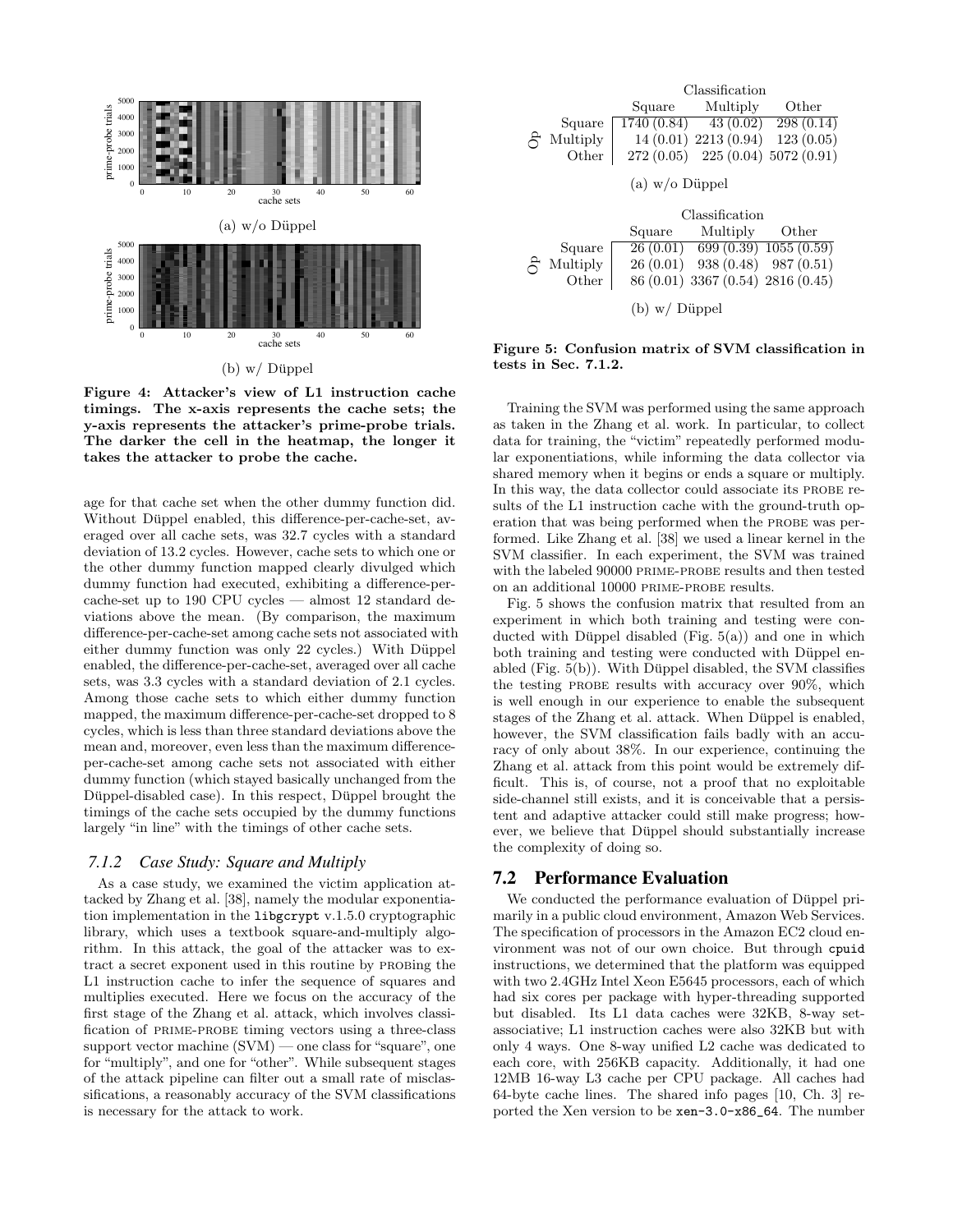

Figure 6: Düppel's overheads for file download latency with different file sizes. Labels on top of the bars represent the baseline latency (without Düppel) in ms.

of Dom0 VCPUs was unknown. As in the lab settings, we implemented Düppel in Linux kernel  $v2.6.32$  in the cloud. Duppel was configured to protect the L1 caches and the unified L2 cache.

#### *7.2.1 Securing TLS Libraries*

In the following experiments we evaluate the performance overhead of Düppel when protecting apache2 processes and the OpenSSL library (libcrypto.so) to which they were linked. We are particularly interested in preventing side channel attacks against the cryptographic operations provided by libcrypto.so during the Transport Layer Security (TLS) protocol used in https connections. We ran an apache 2.2.24 web server with libcrypto.so version 1.0.0. We ran the web server in one VM in the EC2 cloud and ran the client in another VM in the same availability zone in order to minimize network latency.

File download latency Fig. 6 shows results of an experiment to test the impact of Düppel on file download latency. We ran apache bench on the client and requested static pages with varying file sizes. The results reported are average values of 10000 requests for each file size. These experiments show that the impact of Düppel on file download latency was less than 4% in the worst case.

File download throughput Fig. 7 shows the file download throughput degradation induced by Düppel in our web server experiments. In these experiments, we used another web server performance measurement tool, httperf [22], to produce the largest rate of requests for a 177-byte file (the default index.html file installed with apache2) for which the server could keep up. In order to saturate a server with 2 VCPUs, the requests were sent from 2 clients running httperf from distinct machines in the same availability zone in AWS; for the 4-VCPU server, 4 clients were employed in the test. Only one request was issued per connection and the SSL sessions were not reused. The timeout value for which httperf waited for the server's response was set to 1s. We confirmed by running the top utility that at its saturation point the server was CPU-bound; the throughput and server CPU usage both reached their limits simultaneously. Thus the throughput degradation was actually caused by Düppel rather than other factors. As this figure illustrates, the maximum throughput of the 2-VCPU server dropped from 267.1 replies per second to 258 replies per second, yielding a degradation of 3.4%. In the 4-VCPU case, the server's maximum throughput dropped only 1.4%, decaying from 545.3



Figure 7: File download rate in replies per second with different requests per second, with and without Düppel.



Figure 8: Runtime overhead of Düppel for different applications. Labels on top of the bars represent the baseline runtime (without Düppel) in seconds.

replies per second to 537.7 replies per second. In all cases, the throughput overheads induced by Düppel were modest.

Local experiments We repeated the above file download latency and throughput experiments in a more controlled environment in our lab. In these tests, the clients and server were connected through a 1Gb/s LAN. The qualitative results shown in Fig. 6 and Fig. 7 persisted in our local tests, e.g., with an induced latency degradation by Düppel of at most 3% and a throughput degradation of at most 2.1%.

#### *7.2.2 Securing Other Applications*

We also evaluated Düppel in protecting other applications. We first picked three applications, blackscholes, canneal and dedup, from the PARSEC benchmarks [7, 8] to simulate different types of applications. blackscholes simulates financial analysis and, in particular, calculates the prices of a portfolio of options using Black Scholes partial differential equations. canneal uses cache-aware simulated annealing to design chips that minimize routing costs. dedup is short for "deduplication," which is a compression approach that combines global and local compression in order to obtain a high compression ratio. We selected these benchmark applications to represent CPU-bound applications with different amounts of memory and cache usage. The inputs to these benchmarks were native (see [8]) and the number of threads was the same as the number of VCPUs in the VM. We specified the entire executables to be sensitive, and so Düppel was always enabled while the programs were running.

In addition, we selected three applications that involve cryptographic operations, which are more likely to be of interest to attackers: GnuPG, encfs, and scp. GnuPG is part of the GNU project and implements the OpenPGP stan-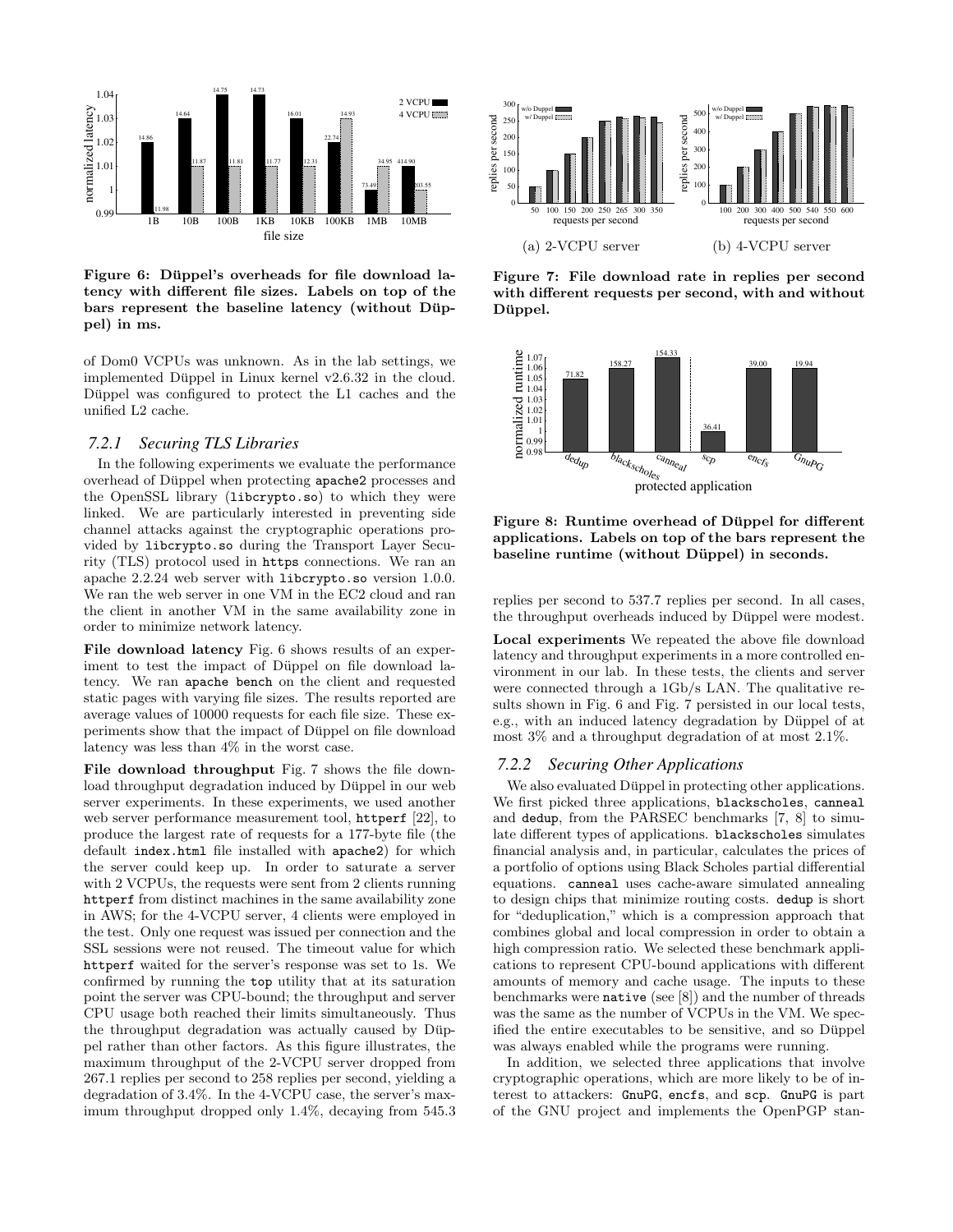

Figure 9: Victim VCPU preemptions per ms (exponential moving average) induced by co-located application in lab.

dard. We evaluated the time for it to decrypt a 1GB file encrypted using ElGamal encryption, with Düppel specified to protect libgcrypt.so. encfs is an encrypted filesystem in userspace. By encrypting a 1GB file, we evaluated the runtime of its file-encryption procedure with Düppel protecting its libcrypto.so library. scp is a network data transfer protocol built on top of secure shell (ssh). We transferred a 1GB file using scp to evaluate the latency overhead due to Düppel, again configured to protect libcrypto.so. All experiments above were run 10 times (except for dedup which was run 30 times due to large variance) on a 2-VCPU server in the AWS cloud. The average runtime degradations are shown in Fig. 8. As can be seen there, Düppel induced less than 7% performance overhead in all cases.

#### *7.2.3 Sentinel/Battle Mode Switching*

As described in Sec. 5.1 and Sec. 6, a switch from sentinel mode to battle mode occurs whenever the moving average of the number of VCPU preemptions per millisecond exceeds an empirically determined, fixed threshold of 10 in our prototype. We developed a set of experiments to examine if this threshold will trigger spurious mode switches when colocated with regular, benign applications. In particular, we employed techniques similar to that described in Sec. 5.2.2 to detect VCPU preemptions. Instead of trying to detect a VCPU preemption during each timer interrupt, we tested VCPU preemptions in a loop so that every preemption was captured. We first ran experiments in our local testbed in which an application running on another VM (with only one VCPU) was pinned to share a core with the VM in which we counted preemptions. As such, the number of VCPU preemptions caused by the benchmark application on the shared CPU core was counted. Fig. 9 illustrates the boxplot of the number of VCPU preemptions per millisecond (exponential moving average), where each box shows the first, second and third quartiles, each whisker extends to cover points within  $1.5\times$  the interquartile range, and outliers are marked with plus signs  $(4)$ . As shown, these benchmark applications rarely caused the exponential moving average of VCPU preemptions to exceed the threshold of 10; e.g., the apache2 web server induced a false alarm rate of 3% and all other benchmarks induced no false alarms. It is worth noting that in this test the apache2 web server had been saturated already.



Figure 10: Performance overhead (averaged over five runs) when under prime-probe attacks on L1 instruction caches,  $w/$  and  $w/$ o Düppel.

We also ran experiments in the Amazon EC2 cloud, specifically on four distinct instance types ("m1 medium", "m1 large", "m1 xlarge" and "c1 large") in each of three different availability zones in the US East region ("us-east-1a", "useast-1c" and "us-east-1d"). The experiments were conducted from 8:00am Aug 10, 2013 to 8:00am Aug 11, 2013. Since we had no knowledge of the applications co-located with our VMs in the cloud, we assumed that the co-resident VMs and their applications were "benign" in terms of side channels. In these tests, the maximum false alarm rate witnessed on any of these machines was  $8.22 \times 10^{-6}$ .

#### *7.2.4 Performance Overhead When Being Attacked*

Cache-based side-channel attacks, especially on the L1 cache, are essentially also performance degradation attacks. Moreover, Düppel will further degrade the whole system's performance when being attacked. In Fig. 10 we show the results of our lab evaluation of the runtime overhead on blackscholes, canneal and dedup benchmarks under sidechannel attacks on the L1 instruction caches, with and without Düppel. The victim was pinned to run only on the core being attacked for these tests. As can be seen in the figure, the attacker alone degraded the victim's performance by up to two orders of magnitude, and Düppel only compounded that cost. Suffering such a denial-of-service may be preferable to succumbing to side-channel attacks. Moreover, since VCPUs are usually not pinned in real clouds, the duration of such a denial-of-service can be expected to be short.

# 8. DISCUSSION

#### 8.1 Extensions of Düppel

Extension to other cache side channels. In principle, Düppel can defend against side-channel attacks on other types of time-shared caches, as well. For instance, the BTB and TLB can be cleansed together with L1 caches. However, BTB attacks were only demonstrated in non-virtualized systems, while cross-VM attacks on TLBs are unlikely because TLBs are flushed on context switch.

Extension to other clouds. Duppel can be implemented in the guest OS for cloud platforms other than Amazon, as well, as long as the virtualization substrate supports paravirtualized Xen guests and customized OS kernels. We expect Düppel to also work on Rackspace and GoGrid, for example.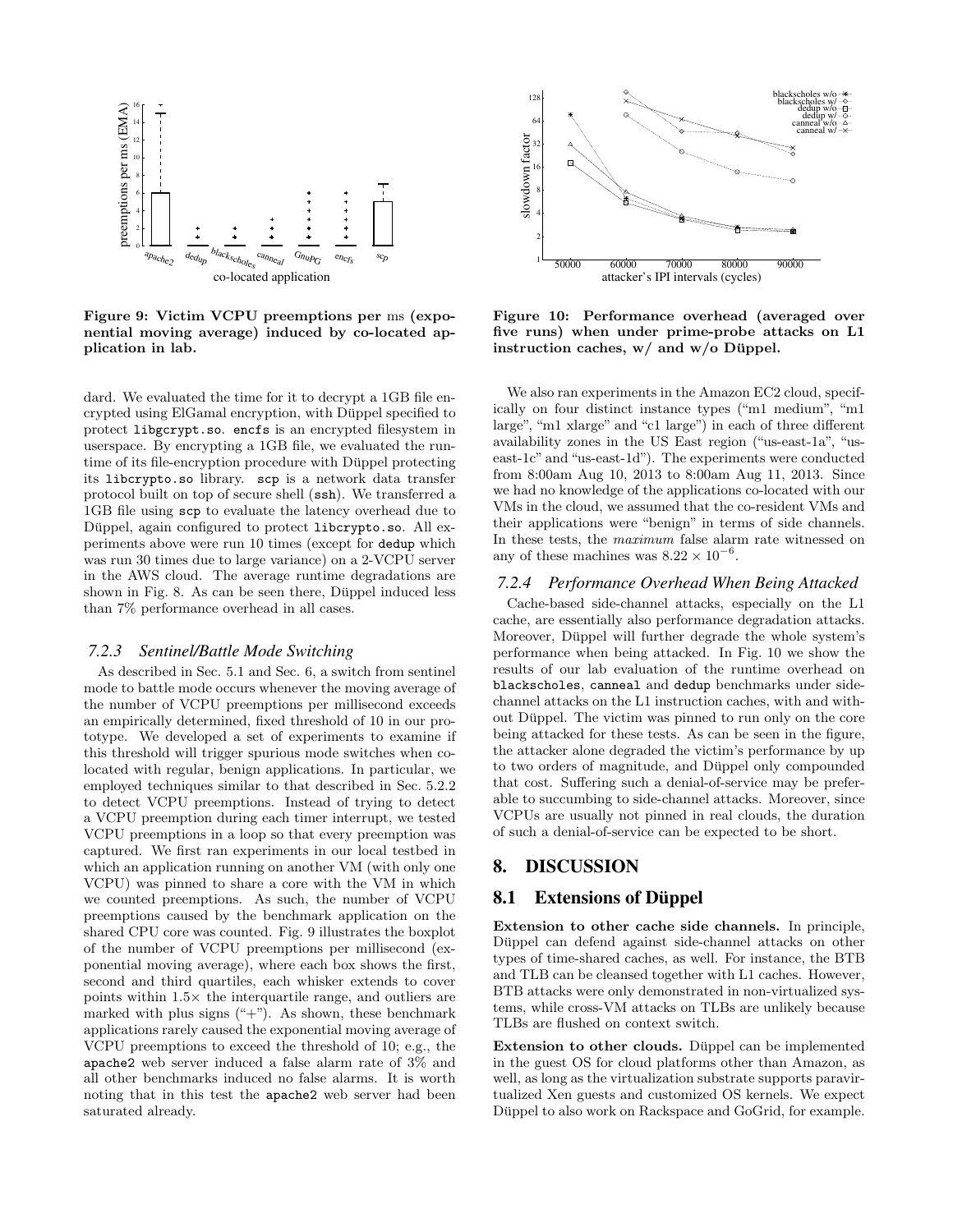Extension to kernel routines. Düppel can be extended to protect sensitive operations in the guest OS kernel, as well. The difficulty, however, is that the Linux kernel is monolithic, and so the code and data memory sections of kernel routines are not cleanly separated from the rest of the kernel. Düppel will have to look for all memory pages that contain kernel routines and mark them as non-executable.

# 8.2 Limitations

SMT-enabled cloud platforms. When SMT is enabled on processors, some time-shared caches can become simultaneously shared caches (e.g., L1 caches). Düppel may not be effective in this case. However, from our previous experience [38], as well as prior documented evidence [27, 25], SMT-enabled CPUs are more vulnerable to side-channel attacks. Moreover, as clouds often charge by CPU computing units, with SMT-enabled cores the estimated computing units per VM would become unreliable if more than one VCPU shared the same CPU core at the same time. Therefore, we anticipate that cloud providers will not enable SMT in production clouds for both security and accounting considerations.

The simultaneously shared caches. A simultaneously shared cache, e.g., the last level cache, might also be targeted by side-channel attacks. Again, Düppel does not address this possibility. Compared with time-shared caches, probing simultaneously shared caches can be done without VCPU preemption and with frequencies limited only by the cache and memory access latencies and the sizes of the caches utilized. Although fine-grained cache observations are possible in such situations, the challenges that attackers face to extract sensitive information may be prohibitive. The first challenge stems from the fact that most LLCs are physically indexed. As such, attackers must have prior knowledge of the physical addresses of the memory regions of the victim application [23], which is usually allocated dynamically and may vary each time it is run. Second, exploiting last level caches when the victim and attacker run on different cores can be sensitive to cache coherence properties. For example, probing on an LLC in an exclusive caching hierarchy (as compared with inclusive caches) will not invalidate contents in the lower-level caches of another core. As such, the victim's activity may be hidden in lower level caches and never leaked to the last level cache at all. Moreover, to our knowledge, last level caches in the processors used in cloud platforms usually serve more than two cores; in this case, side-channel observations are subject to more background noise from cores that are not running the victim application. We believe for these reasons, sidechannel attacks in simultaneously shared caches in virtualized SMP environments have been limited so far to extracting only coarse information [29] or have needed to leverage additional hypervisor features (e.g., sharing memory pages between the victim and attacker VMs [36]).

#### 9. CONCLUSION

In this paper, we presented Düppel, a system to mitigate cache side channels in public clouds by retrofitting commodity operating systems. Duppel cleanses time-shared caches (e.g., per-core L1 and L2 caches) to confound side channels through them. We detailed our implementation of Düppel in Linux for paravirtualized Xen, demonstrated the

security effectiveness of our prototype in tests on lab machines, and evaluated the performance impact of our prototype on a public cloud. To our knowledge, Düppel is the first general and efficient technique to enable tenants to defend themselves from cache-based side-channel attacks in public clouds, without help from the hypervisor or cloud operator.

### 9.1 Acknowledgements

We thank Dr. Weidong Cui and the anonymous reviewers for suggestions that led to improvements to this paper. This work was supported in part by NSF grants 0910483 and 1330599, the Science of Security Lablet at North Carolina State University, a gift from VMWare and Google PhD Fellowship to Yinqian Zhang.

# 10. REFERENCES

- [1] O. Aciicmez. Yet another microarchitectural attack: Exploiting I-cache. In Proceedings of the 2007 ACM Workshop on Computer Security Architecture, pages 11–18, 2007.
- [2] O. Aciiçmez, B. B. Brumley, and P. Grabher. New results on instruction cache attacks. In Proceedings of the 12th International Conference on Cryptographic Hardware and Embedded Systems, pages 110–124, 2010.
- [3] O. Aciiçmez, S. Gueron, and J.-P. Seifert. New branch prediction vulnerabilities in openSSL and necessary software countermeasures. In Proceedings of the 11th IMA International Conference on Cryptography and Coding, pages 185–203, 2007.
- [4] O. Aciiçmez, C. K. Koç, and J.-P. Seifert. On the power of simple branch prediction analysis. In Proceedings of the 2nd ACM Symposium on Information, Computer and Communications Security, pages 312–320, 2007.
- [5] O. Aciicmez and J.-P. Seifert. Cheap hardware parallelism implies cheap security. In Proceedings of the Workshop on Fault Diagnosis and Tolerance in Cryptography, pages 80–91, 2007.
- [6] A. Aviram, S. Hu, B. Ford, and R. Gummadi. Determinating timing channels in compute clouds. In Proceedings of the 2010 ACM Cloud Computing Security Workshop, pages 103–108, 2010.
- [7] C. Bienia, S. Kumar, J. P. Singh, and K. Li. The PARSEC benchmark suite: Characterization and architectural implications. In Proceedings of the 17th International Conference on Parallel Architectures and Compilation Techniques, Oct. 2008.
- [8] C. Bienia and K. Li. PARSEC 2.0: A new benchmark suite for chip-multiprocessors. In Proceedings of the 5th Workshop on Modeling, Benchmarking and Simulation, June 2009.
- [9] D. Bovet and M. Cesati. Understanding The Linux Kernel. Oreilly & Associates, 2005.
- [10] D. Chisnall. The Definitive Guide to the Xen Hypervisor (Prentice Hall Open Source Software Development Series). Prentice Hall PTR, Nov. 2007.
- [11] B. Coppens, I. Verbauwhede, K. D. Bosschere, and B. D. Sutter. Practical mitigations for timing-based side-channel attacks on modern x86 processors. In Proceedings of the 30th IEEE Symposium on Security and Privacy, pages 45–60, 2009.